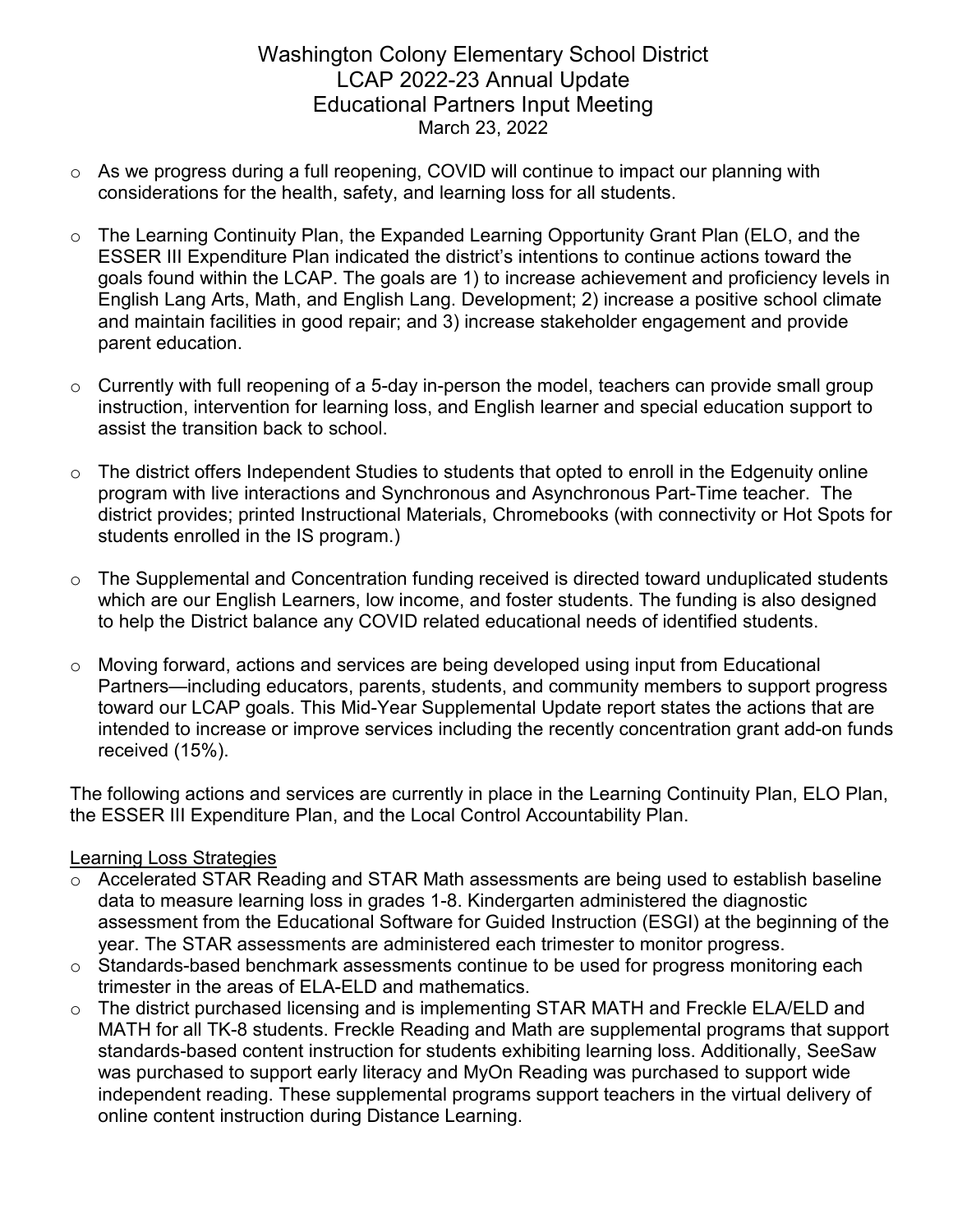o Tutoring: Before/After School/Saturday, Winter/Spring Academies and Extended Summer **School** 

## Mental Health and Social Emotional Well-Being

- o The district established a multidisciplinary team dedicated to assist students and families in need of mental health, social and emotional services. The team consists of two school psychologists, two mental and behavioral health counselors, and a school administrator. The multidisciplinary team established a focus on social and emotional skill-building, mental and behavioral health, personal safety for those students who are being referred for support services. The team identifies available resources and to meet the needs of students and families.
- o The district contracts with Fresno County Superintendent of Schools for mental health, school psychologists, and behavioral health services (All 4 Youth).
- o Hired a new K-8 School Counselor will assist students and families focusing on mental and behavioral health services; identify and address barriers to learning; train staff to recognize student needs and guide staff, students and families to resources that will support social and emotional learning.
- $\circ$  Hired a new LVN will support the physical wellness and provide resources to parents such as access to meal programs, vision, or hearing referrals, and other services promoting wellness.

### Health and Safety

- o Safety and Security Improvements have included Personal Protective Equipment (PPE), disinfectants, washing stations, signage and touchless thermometers during this last year due to COVID.
	- o Install a HVAC System with Solar Powered in the existing cafeteria
	- o Install Air Purifiers in the cafeteria
	- o Install an Isolation for Health Services Portable Room
	- o Construct an outdoor sheltered area
	- o Expand the Outdoor Learning and Playground Areas for social distancing
	- o Install touchless motion sensor water faucets in all classrooms
	- o Personal Protective Equipment (PPE), disinfectants, washing stations, and signage
	- o Additional FCSS Health Services Supplies for LVN supports
	- o Purchase COVID-19 Antigen Rapid Test Kits and Maintain the Valencia Lab contract for PCR COVID-19 Surveillance testing
	- o Fund COVID-19 On-site Vaccine Clinics
- o Purchase and Provide Incentives to all vaccinated students

### **Technology**

- o Updated technology that includes hardware, software, Smartboard(s) and Chromebook cart(s) were provided in the new classrooms and the reading lab.
- o Smartboards have been installed in every classroom. All students have daily access to a Chromebook device for ELA/ELD and Math instruction with a school-wide student ratio of 1:1.
- $\circ$  Connectivity hotspots and a monthly data plan is ongoing for the 5-day in-person models
- o The district purchased iPads for all Kindergarten students to participate in parent/teacher conferences and daily instruction

### Professional Development

- o All staff received training for delivery of content instruction using the Zoom platform.
- o Professional development in the areas of ELA/ELD and MATH provides support for teachers; weekly Professional Learning collaboration has also been available throughout the year.

### Additional Supports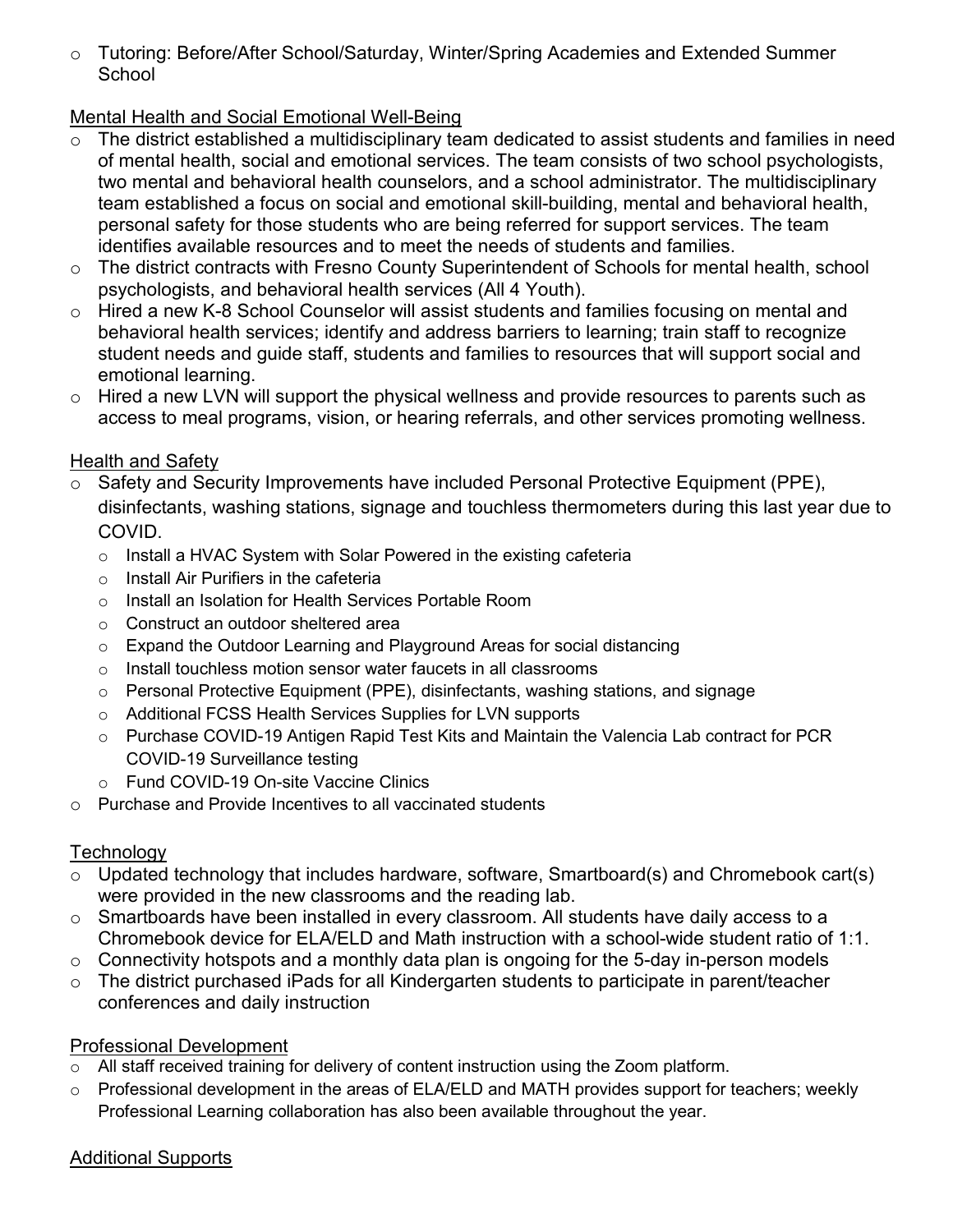- $\circ$  The Reading Lab staffed with one full-time teacher and two bilingual instructional aides for supplemental instruction.
- $\circ$  The implementation of the STAR/Accelerated Reader program has continued without interruption
- o The district maintains a Full-time Literacy ELA/ELD Coach to assist teachers and other staff in the implementation of ELA/ELD standards based instruction for unduplicated students.
- $\circ$  Implementation of Standards Aligned Content supplemental curriculum, computer software, materials and supplies for instructional programs
- $\circ$  We have maintained the Full-time Music teacher and the Full-time PE teacher in order to create Professional Learning and Collaboration time focused on research-based best practices
- o The district has purchased Early Literacy resources and provided staff support; we've hired Instructional Aides for the Kindergarten classes to provide support in strengthening the Early Literacy program
- o Accelerated Reader (AR) and Accelerated Math (AM) Programs
- $\circ$  We have continued the Positive Behavior Intervention & Supports (PBIS) program
- $\circ$  Extracurricular trips are included in the LCAP and will continue under the guidelines of County Department of Public Health during the pandemic

## Parent Outreach and Attendance

- o Truancy Interventions
- $\circ$  As in the previous LCAP We will continue to increase parent communication and involvement in Districtwide activities; improve accessibility to websites, grading and attendance systems; purchase district mobile app, purchase student planners to increase communication from school to home regarding academic assignments and progress
- o Maintenance expenses for digital messaging marquee and Blackboard connect
- $\circ$  Maintained the Part-time Parent Liaison that provides a system of support in order to increase communication to all families, monitor attendance, truancy data, and reduce Chronic Absenteeism with interventions
- o Parent Education Opportunities (Parent Institute for Quality Education, PIQE Fall 2021/Spring 2022)

The percentage to increase or improve services was calculated at 36.76% using the dollar amount of \$1,361,855 for the 2022-23 school year. The supplemental and concentration funding used to address actions is principally directed toward our unduplicated students. The district has increased or improved services by at least the 36.76% calculated as compared to the services provided to all students. As a result, the district has demonstrated that it has met the minimum proportionality percentage for our unduplicated students. These actions are found in the Learning Continuity Plan, ESSER III Expenditure Plan and in other district plans.

As we continue to implement and monitor the LCAP for 2021-22, the district would like to provide you with a description of how to use the concentration grant add-on funds received to increase the number of certificated staff, classified staff, or both including custodial staff, who provide direct services to students on school campuses: (Add-On Funds \$184,203)

- o Hire an Instructional Aide for the Reading Intervention Lab to provide support in the upper grades to Newcomers and English Language Learners (grades  $6<sup>th</sup>$ -  $8<sup>th</sup>$ )
- $\circ$  Hire an Instructional Aide for the 2<sup>nd</sup> grade classes to provide support in strengthening the Early Literacy program
- o Hire a COVID-19 Emergency Part time Custodian
- o Hire a COVID-19 Emergency Part -Time Receptionist
- o Hire a Part-time Academic Program Consultant

Successes: 5-Day Reopening the academic program and Implementation of Health & Safety Protocols Challenges: COVID-19 Pandemic surge and staffing shortages and unfilled vacancies